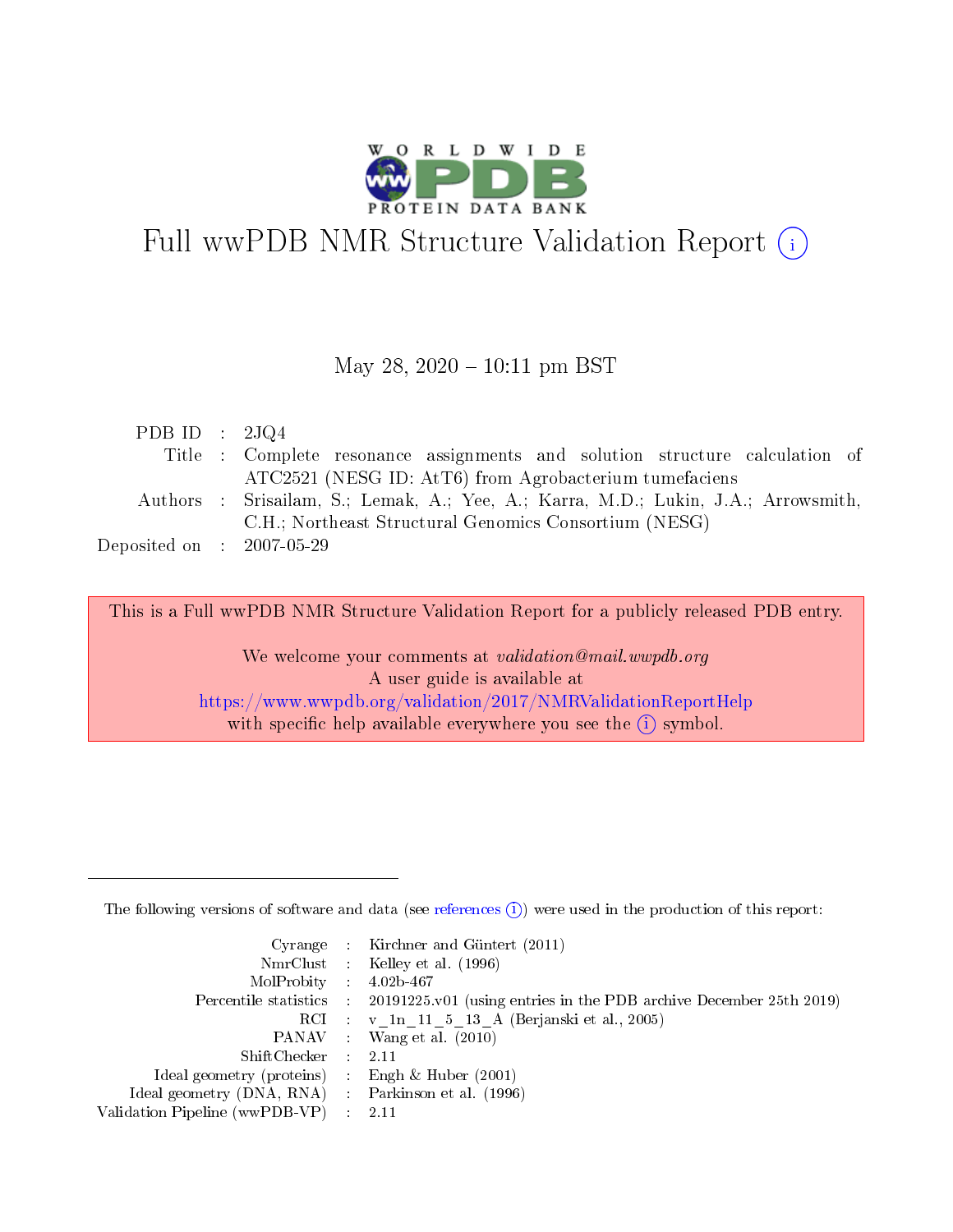# 1 [O](https://www.wwpdb.org/validation/2017/NMRValidationReportHelp#overall_quality)verall quality at a glance (i)

The following experimental techniques were used to determine the structure: SOLUTION NMR

The overall completeness of chemical shifts assignment is 86%.

Percentile scores (ranging between 0-100) for global validation metrics of the entry are shown in the following graphic. The table shows the number of entries on which the scores are based.



Sidechain outliers  $\vert$  154315 11428

The table below summarises the geometric issues observed across the polymeric chains and their fit to the experimental data. The red, orange, yellow and green segments indicate the fraction of residues that contain outliers for  $>=$  3, 2, 1 and 0 types of geometric quality criteria. A cyan segment indicates the fraction of residues that are not part of the well-defined cores, and a grey segment represents the fraction of residues that are not modelled. The numeric value for each fraction is indicated below the corresponding segment, with a dot representing fractions  $\epsilon = 5\%$ 

| Mol | $\gamma$ hain | Length  | Quality of chain |     |     |
|-----|---------------|---------|------------------|-----|-----|
|     | . .           | $105\,$ | 63%              | 12% | 21% |

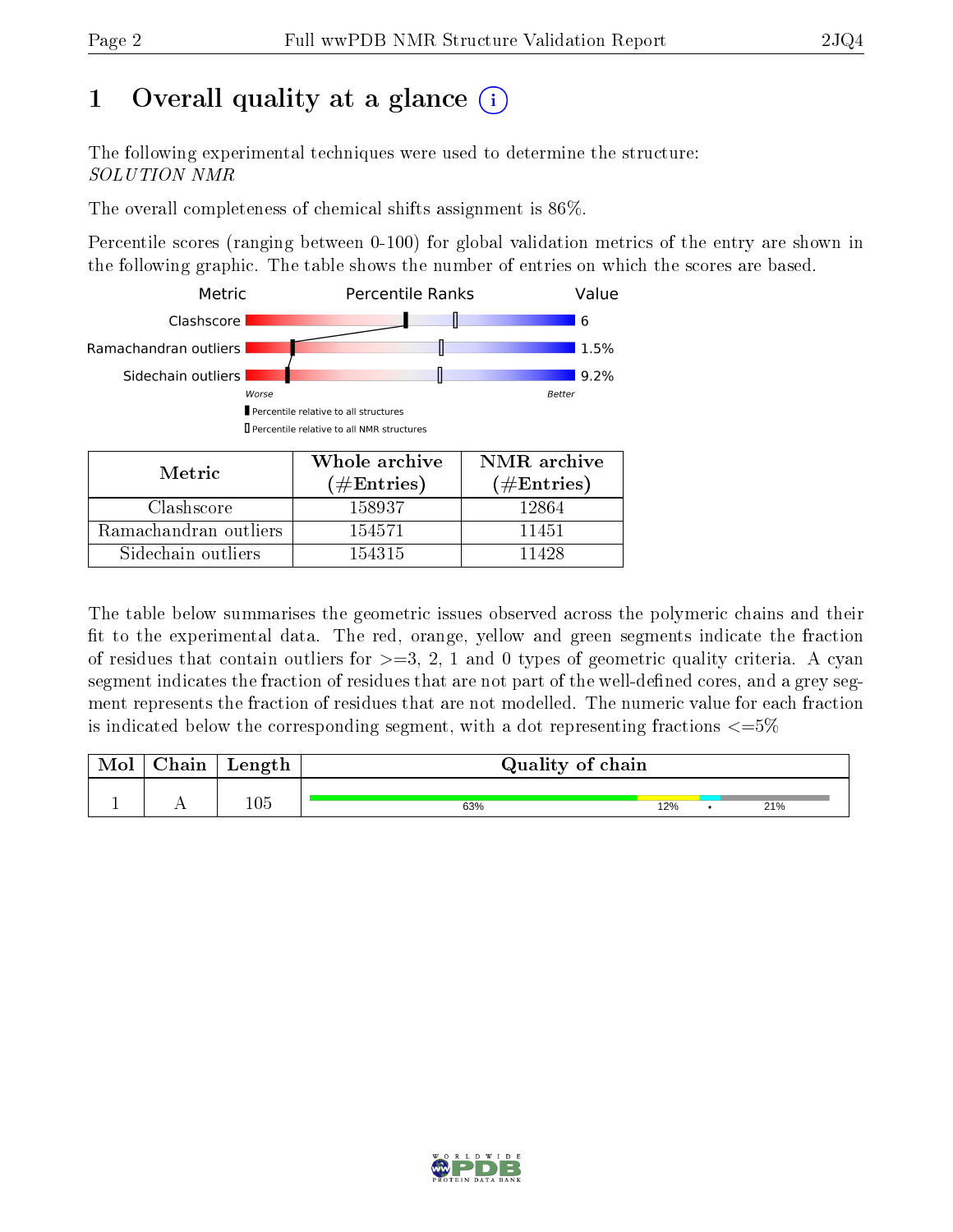# 2 Ensemble composition and analysis  $(i)$

This entry contains 20 models. Model 6 is the overall representative, medoid model (most similar to other models). The authors have identified model 1 as representative, based on the following criterion: lowest energy.

The following residues are included in the computation of the global validation metrics.

| Well-defined (core) protein residues |                                                |                                                      |  |  |  |  |  |  |  |  |  |  |
|--------------------------------------|------------------------------------------------|------------------------------------------------------|--|--|--|--|--|--|--|--|--|--|
|                                      | Well-defined core $\mid$ Residue range (total) | $^\top$ Backbone RMSD (Å) $\mid$ Medoid model $\mid$ |  |  |  |  |  |  |  |  |  |  |
|                                      | $A:1-A:79(79)$                                 | 0.41                                                 |  |  |  |  |  |  |  |  |  |  |

Ill-defined regions of proteins are excluded from the global statistics.

Ligands and non-protein polymers are included in the analysis.

The models can be grouped into 5 clusters and 1 single-model cluster was found.

| Cluster number        | Models                  |
|-----------------------|-------------------------|
|                       | 4, 7, 9, 10, 15, 16, 20 |
|                       | 1, 5, 6, 11, 17         |
|                       | 3, 8, 13                |
|                       | 18, 19                  |
|                       | 2, 14                   |
| Single-model clusters |                         |

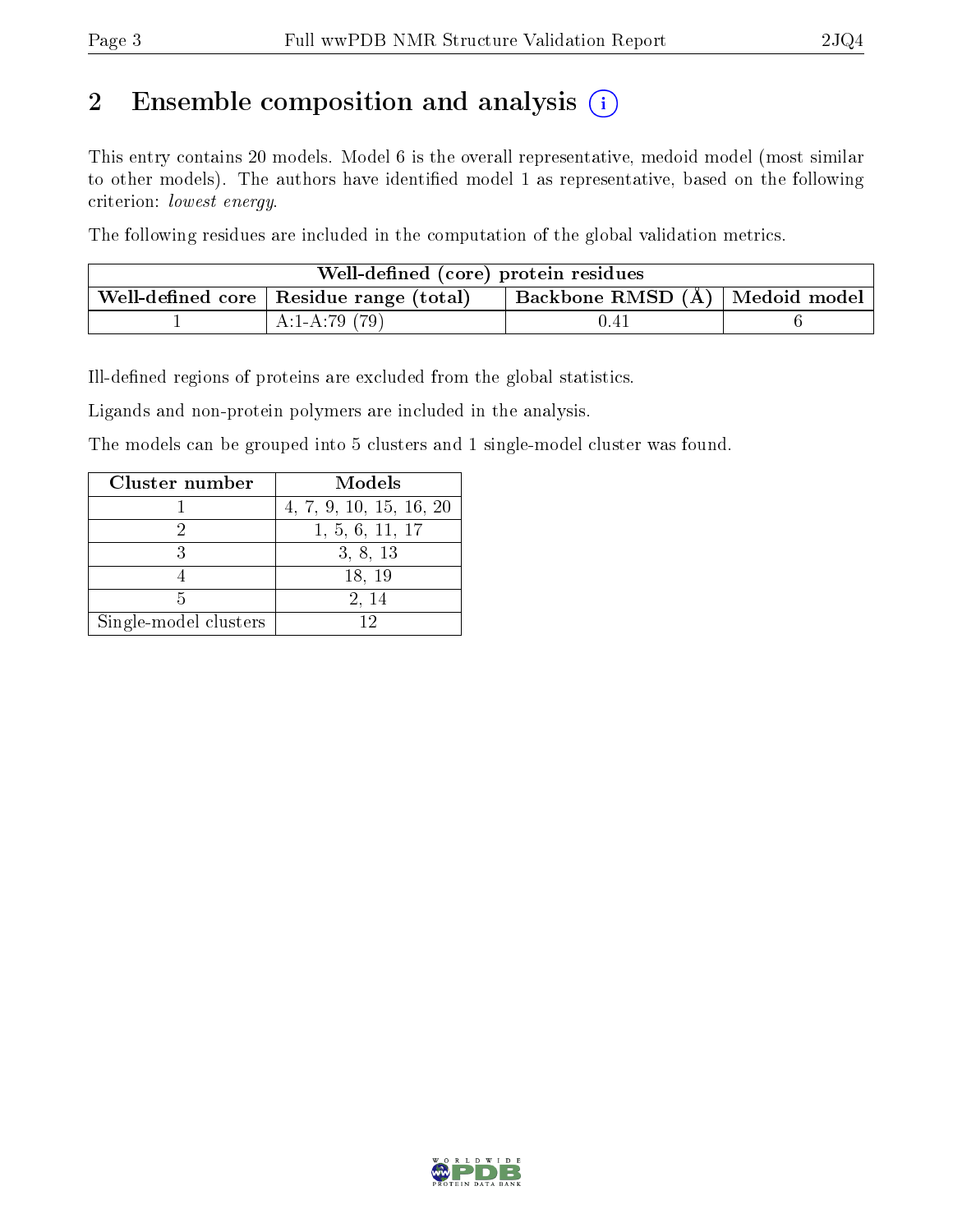# 3 Entry composition (i)

There is only 1 type of molecule in this entry. The entry contains 1269 atoms, of which 637 are hydrogens and 0 are deuteriums.

Molecule 1 is a protein called Hypothetical protein Atu2571.

| Mol | Chain   Residues |             | Atoms      |     |    |      |  |  |  |  |  |  |  |  |  |
|-----|------------------|-------------|------------|-----|----|------|--|--|--|--|--|--|--|--|--|
|     | ດ ດ              | $\rm Total$ | <b>C</b> 1 | H   |    |      |  |  |  |  |  |  |  |  |  |
|     | ΟJ               | -269        | 404        | 637 | 99 | -127 |  |  |  |  |  |  |  |  |  |

There are 22 discrepancies between the modelled and reference sequences:

| Chain              | Residue        | Modelled                | Actual         | Comment          | Reference            |
|--------------------|----------------|-------------------------|----------------|------------------|----------------------|
| $\bf{A}$           | $-21$          | <b>MET</b>              |                | cloning artifact | Q8UCC7<br>UNP.       |
| $\overline{\rm A}$ | $-20$          | $\overline{\text{GLY}}$ |                | cloning artifact | Q8UCC7<br>UNP        |
| $\overline{A}$     | $-19$          | <b>SER</b>              |                | cloning artifact | Q8UCC7<br><b>UNP</b> |
| $\overline{\rm A}$ | $-18$          | SER                     |                | cloning artifact | Q8UCC7<br>UNP        |
| А                  | $-17$          | <b>HIS</b>              |                | expression tag   | Q8UCC7<br><b>UNP</b> |
| $\boldsymbol{A}$   | $-16$          | <b>HIS</b>              |                | expression tag   | Q8UCC7<br>UNP        |
| $\overline{A}$     | $-15$          | $\overline{HIS}$        |                | expression tag   | <b>UNP</b><br>Q8UCC7 |
| $\boldsymbol{A}$   | $-14$          | <b>HIS</b>              |                | expression tag   | Q8UCC7<br><b>UNP</b> |
| $\boldsymbol{A}$   | $-13$          | <b>HIS</b>              |                | expression tag   | Q8UCC7<br>UNP        |
| $\boldsymbol{A}$   | $-12$          | <b>HIS</b>              |                | expression tag   | Q8UCC7<br>UNP        |
| $\boldsymbol{A}$   | $-11$          | <b>SER</b>              |                | cloning artifact | <b>UNP</b><br>Q8UCC7 |
| $\overline{A}$     | $-10$          | SER                     |                | cloning artifact | Q8UCC7<br>UNP        |
| $\boldsymbol{A}$   | -9             | <b>GLY</b>              |                | cloning artifact | Q8UCC7<br><b>UNP</b> |
| $\boldsymbol{A}$   | $-8$           | $\rm{ARG}$              |                | cloning artifact | Q8UCC7<br>UNP        |
| $\boldsymbol{A}$   | $-7$           | GLU                     |                | cloning artifact | Q8UCC7<br><b>UNP</b> |
| $\overline{A}$     | $-6$           | <b>ASN</b>              |                | cloning artifact | <b>UNP</b><br>Q8UCC7 |
| $\overline{A}$     | $-5$           | <b>LEU</b>              |                | cloning artifact | Q8UCC7<br><b>UNP</b> |
| $\boldsymbol{A}$   | $-4$           | <b>TYR</b>              |                | cloning artifact | Q8UCC7<br>UNP        |
| $\overline{\rm A}$ | $-3$           | PHE                     |                | cloning artifact | Q8UCC7<br>UNP        |
| $\overline{A}$     | $-2$           | <b>GLN</b>              | $\blacksquare$ | cloning artifact | <b>UNP</b><br>Q8UCC7 |
| $\overline{\rm A}$ | $-1$           | <b>GLY</b>              |                | cloning artifact | UNP.<br>Q8UCC7       |
| $\boldsymbol{A}$   | $\overline{0}$ | <b>HIS</b>              |                | cloning artifact | UNP Q8UCC7           |

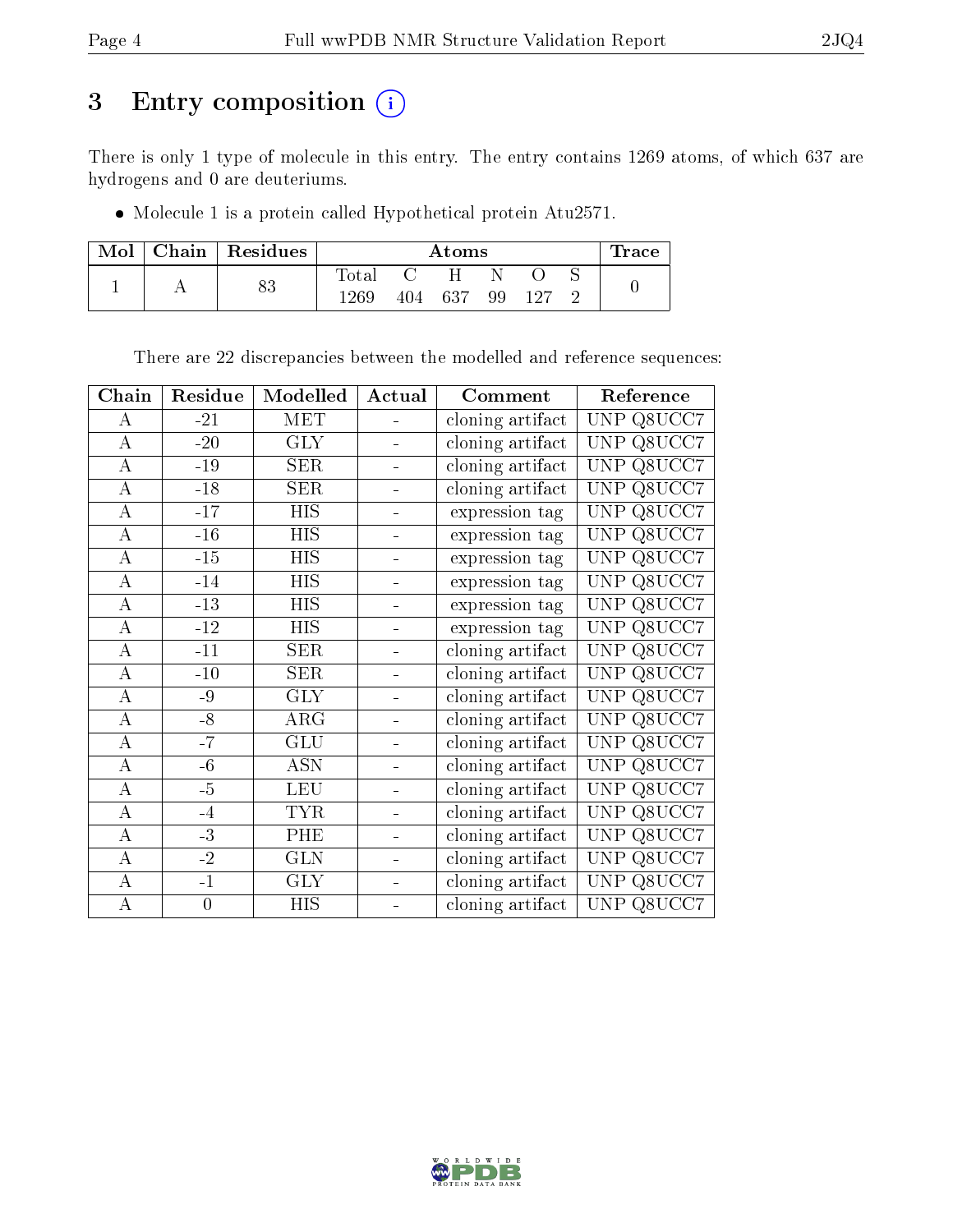# 4 Residue-property plots  $\binom{1}{1}$

# <span id="page-4-0"></span>4.1 Average score per residue in the NMR ensemble

These plots are provided for all protein, RNA and DNA chains in the entry. The first graphic is the same as shown in the summary in section 1 of this report. The second graphic shows the sequence where residues are colour-coded according to the number of geometric quality criteria for which they contain at least one outlier: green  $= 0$ , yellow  $= 1$ , orange  $= 2$  and red  $= 3$  or more. Stretches of 2 or more consecutive residues without any outliers are shown as green connectors. Residues which are classified as ill-defined in the NMR ensemble, are shown in cyan with an underline colour-coded according to the previous scheme. Residues which were present in the experimental sample, but not modelled in the final structure are shown in grey.

• Molecule 1: Hypothetical protein Atu2571



### 4.2 Scores per residue for each member of the ensemble

Colouring as in section [4.1](#page-4-0) above.

### 4.2.1 Score per residue for model 1

• Molecule 1: Hypothetical protein Atu2571



### 4.2.2 Score per residue for model 2



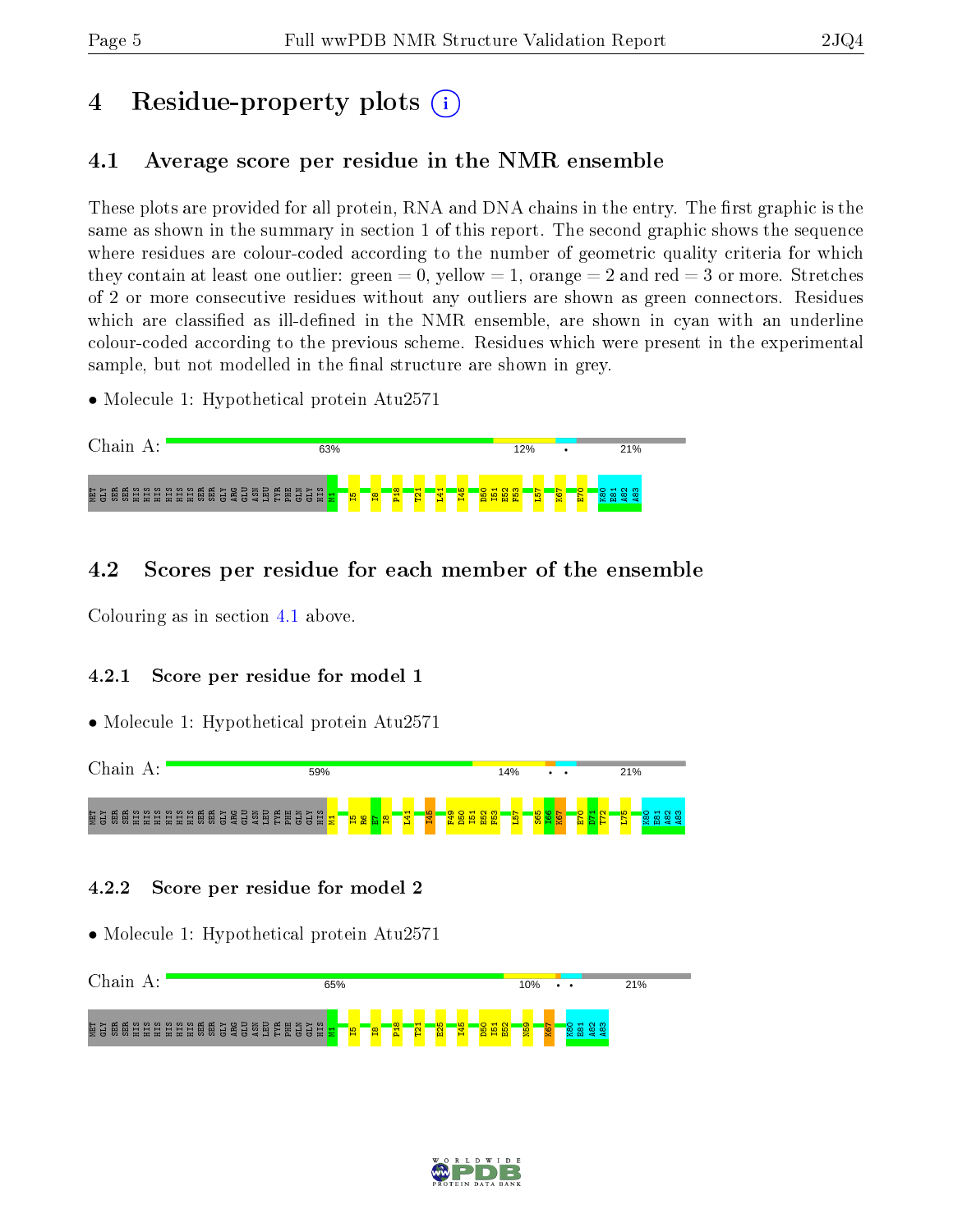#### 4.2.3 Score per residue for model 3

• Molecule 1: Hypothetical protein Atu2571



#### 4.2.4 Score per residue for model 4

• Molecule 1: Hypothetical protein Atu2571



### 4.2.5 Score per residue for model 5

• Molecule 1: Hypothetical protein Atu2571



### ន និនី និ

### 4.2.6 Score per residue for model 6 (medoid)

• Molecule 1: Hypothetical protein Atu2571



### 4.2.7 Score per residue for model 7

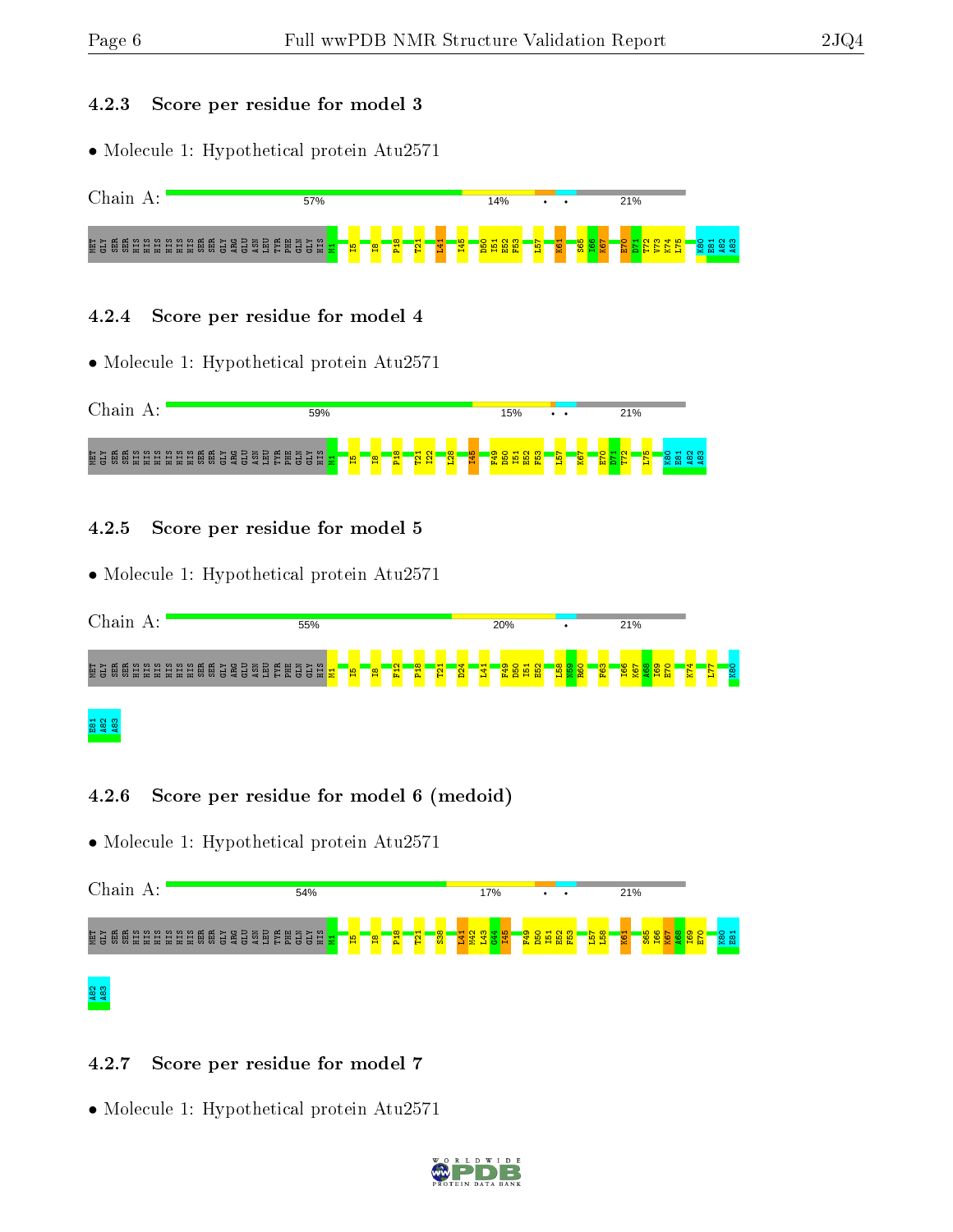**A83** 



#### 4.2.8 Score per residue for model 8

• Molecule 1: Hypothetical protein Atu2571

| $^\circ$ hain.                                      | 59%                                                   |   |                |               |            |                |                    | 15%               |           | $\cdot$ $\cdot$ |         | 21%      |     |
|-----------------------------------------------------|-------------------------------------------------------|---|----------------|---------------|------------|----------------|--------------------|-------------------|-----------|-----------------|---------|----------|-----|
| 2025<br>្អ <u>្គ</u> រ ជូន ជូន ដូ<br><b>图</b><br>ES | E<br>E<br>E<br>E<br>医思<br>ម្មីដូ<br><b>ASSE</b><br>없음 | н | $\frac{8}{10}$ | $\infty$<br>률 | <b>Pal</b> | $\frac{55}{5}$ | $\frac{8}{2}$<br>ă | B<br>ТC<br>ю<br>m | ıΩ.<br>b. | r<br><b>SC</b>  | ۰o<br>× | <b>D</b> | പ ത |

### 4.2.9 Score per residue for model 9

• Molecule 1: Hypothetical protein Atu2571

| Chain<br>А:                                         | 55%                  |                                                    | 18%                                                  | $\cdot$ $\cdot$             | 21%                                        |                                                                      |
|-----------------------------------------------------|----------------------|----------------------------------------------------|------------------------------------------------------|-----------------------------|--------------------------------------------|----------------------------------------------------------------------|
| <b>គិ</b> 3 ម្ដី ម្ដ<br><b>BBBBBBBBBBBB</b><br>ដ្ឋម | EN<br>EHE<br>읩<br>불문 | <b>456F</b><br>$\infty$<br>留<br>흉률<br>- 굽 급<br>Ιò. | ு<br>Ħ<br>ம<br><b>HI</b><br><b>B</b><br>$\mathbf{P}$ | <b>P49</b><br>D50<br>뗩<br>留 | œ<br>0<br>E<br>∞<br>N<br>B<br>粤<br>9X<br>æ | $H_{\alpha}$<br>$\circ$<br>$\overline{\phantom{0}}$<br>g<br>留 3<br>阎 |
|                                                     |                      |                                                    |                                                      |                             |                                            |                                                                      |

• Molecule 1: Hypothetical protein Atu2571

4.2.10 Score per residue for model 10



### 4.2.11 Score per residue for model 11



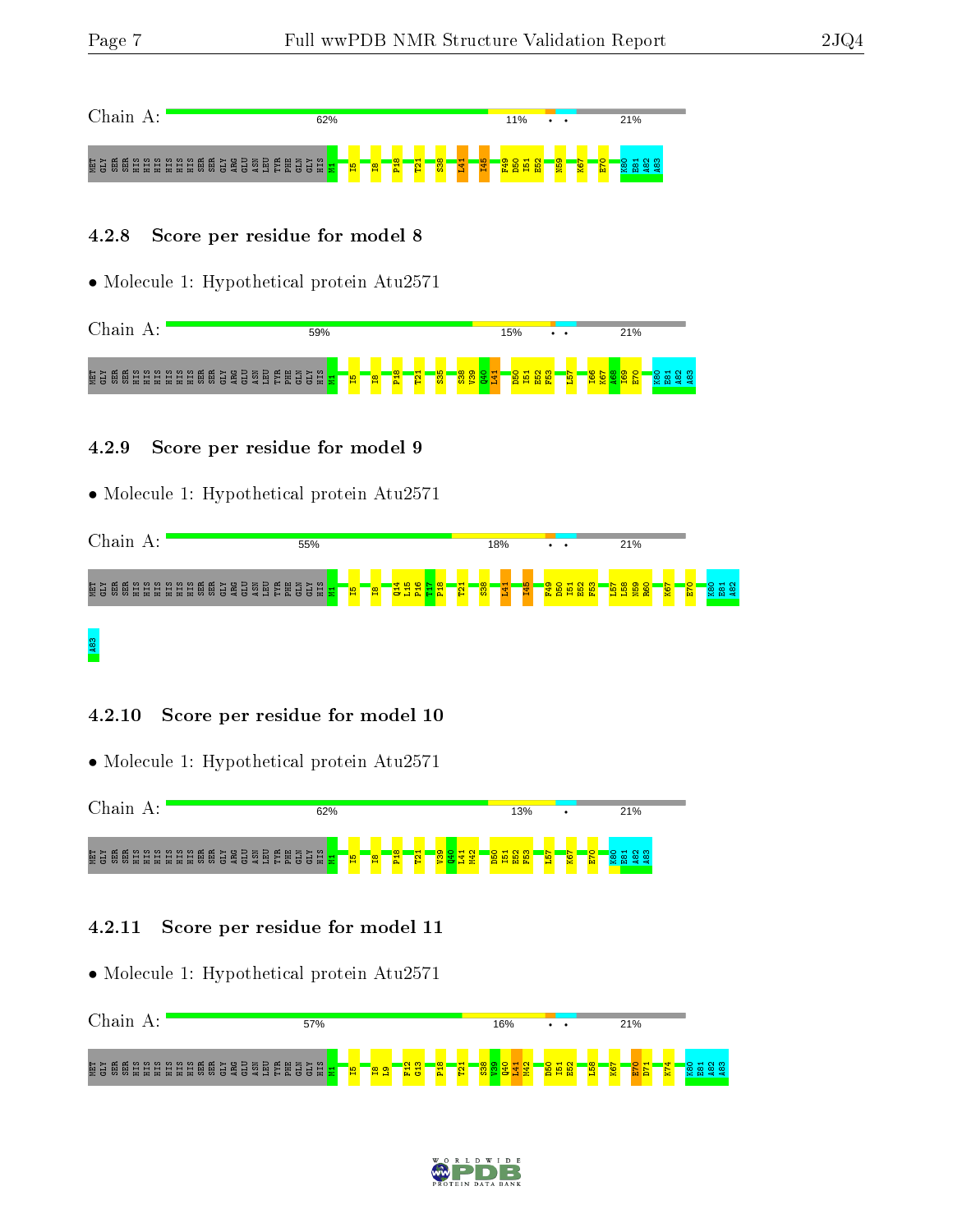#### 4.2.12 Score per residue for model 12

• Molecule 1: Hypothetical protein Atu2571



### 4.2.13 Score per residue for model 13

• Molecule 1: Hypothetical protein Atu2571

| Chain A:                                                               | 55%                                                                                             |                                                  | 19%<br>$\cdot$ $\cdot$                                                     | 21%                                      |  |
|------------------------------------------------------------------------|-------------------------------------------------------------------------------------------------|--------------------------------------------------|----------------------------------------------------------------------------|------------------------------------------|--|
| NTI<br>GEY<br>œ<br>惡<br>恖<br>恖<br>븀<br>冒<br>冒<br>量<br>꾰<br>景<br>日<br>量 | PHE<br>GLN<br>) 음료<br>- 음료 <mark>음</mark><br><b>GLY</b><br>묩<br>ដូន<br>Ë<br>喜<br><b>일본</b><br>읩 | $\infty$<br>$\mathbf -$<br>H<br>ē<br>留<br>문<br>문 | $\overline{\text{ss}}$<br>$\sigma$<br><u>ю</u><br><b>Section</b><br>2<br>핰 | D <sub>50</sub><br>-<br>8<br>留<br>읩<br>岊 |  |
| <b>RB1</b><br>EB1<br>482<br>ത്                                         |                                                                                                 |                                                  |                                                                            |                                          |  |

### 4.2.14 Score per residue for model 14

• Molecule 1: Hypothetical protein Atu2571

| $\alpha$ ain $\alpha$ | 58%                                                             |                 |   |                 |   |   |             | 15% |                 | $\cdot$ $\cdot$ |                                |  | 21% |                |  |          |
|-----------------------|-----------------------------------------------------------------|-----------------|---|-----------------|---|---|-------------|-----|-----------------|-----------------|--------------------------------|--|-----|----------------|--|----------|
| 절일<br>м<br>$\Omega$   | រុំ ធ្លី ដូង ដូង ដូង ធ្លី ដូន ដូន ដូង ដូន ដូ <mark>ង ដ</mark> ូ | <b>SOL</b><br>н | Ħ | $\infty$<br>'n. | 욥 | ೲ | $\sim$<br>ᆔ |     | В<br><b>Dra</b> | -               | <b>COL</b><br>ΙÖ<br><b>M</b> R |  |     | <b>io</b><br>⊠ |  | ്ന<br>്ന |

### 4.2.15 Score per residue for model 15

• Molecule 1: Hypothetical protein Atu2571



### 4.2.16 Score per residue for model 16

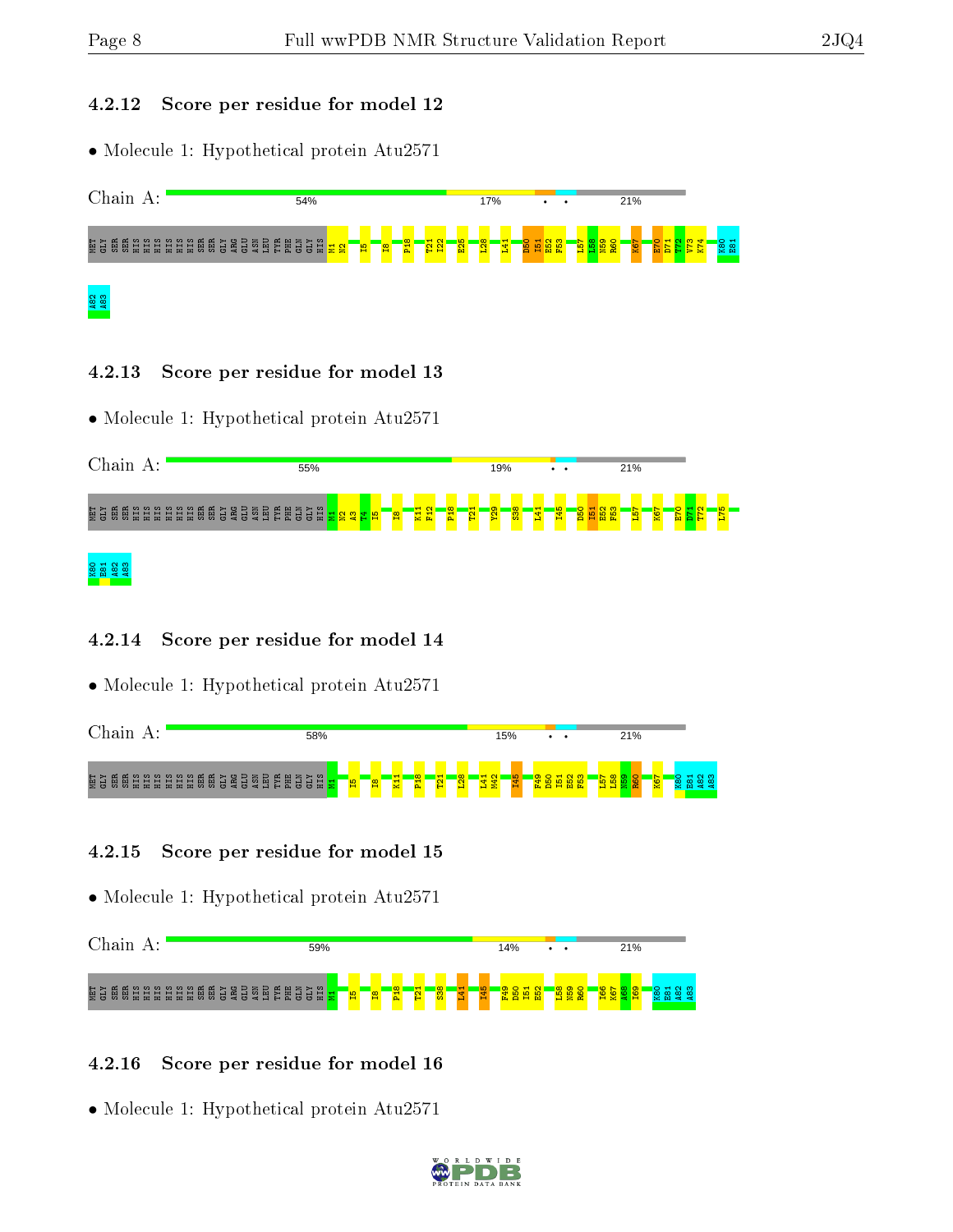

#### 4.2.17 Score per residue for model 17

• Molecule 1: Hypothetical protein Atu2571

| 58% |    |   |              |   |               |         |   | 17%       |     |                                          | 21%         |              |        |                         |
|-----|----|---|--------------|---|---------------|---------|---|-----------|-----|------------------------------------------|-------------|--------------|--------|-------------------------|
|     | 임. | 留 | $\sim$<br>P4 | ு | <b>H</b><br>₽ | N.<br>8 | ÷ | ió.<br>b. | io, | <sub>co</sub><br><u>—</u><br><b>Draw</b> | $\sim$<br>8 | $\circ$<br>凹 | ₩<br>× | $\sim$ $\infty$<br>ထဲထဲ |

### 4.2.18 Score per residue for model 18

• Molecule 1: Hypothetical protein Atu2571

| Chain<br>А:                                                                    | 54%                                                     |               |                                   | 19%            |              | $\cdot$ $\cdot$ | 21%    |                               |
|--------------------------------------------------------------------------------|---------------------------------------------------------|---------------|-----------------------------------|----------------|--------------|-----------------|--------|-------------------------------|
| 恒日<br>GIZ<br><b>GLU</b><br>ASN<br>ؽ<br>恩品<br>š<br>日日<br>照<br>보보<br>ᄇ<br>量<br>昂 | PHE<br><b>GLY</b><br><b>EU</b><br>TTR<br>SШ<br>.금<br>Ξ. | 昌<br><b>P</b> | $\infty$<br>$\sim$<br>횝<br>뤁<br>圖 | 145<br>Ħ<br>24 | 문<br>畄<br>r. |                 | ×<br>м | $\frac{1}{2}$<br>$O$ $H$<br>8 |

# A82 A83

#### 4.2.19 Score per residue for model 19

• Molecule 1: Hypothetical protein Atu2571



#### 4.2.20 Score per residue for model 20



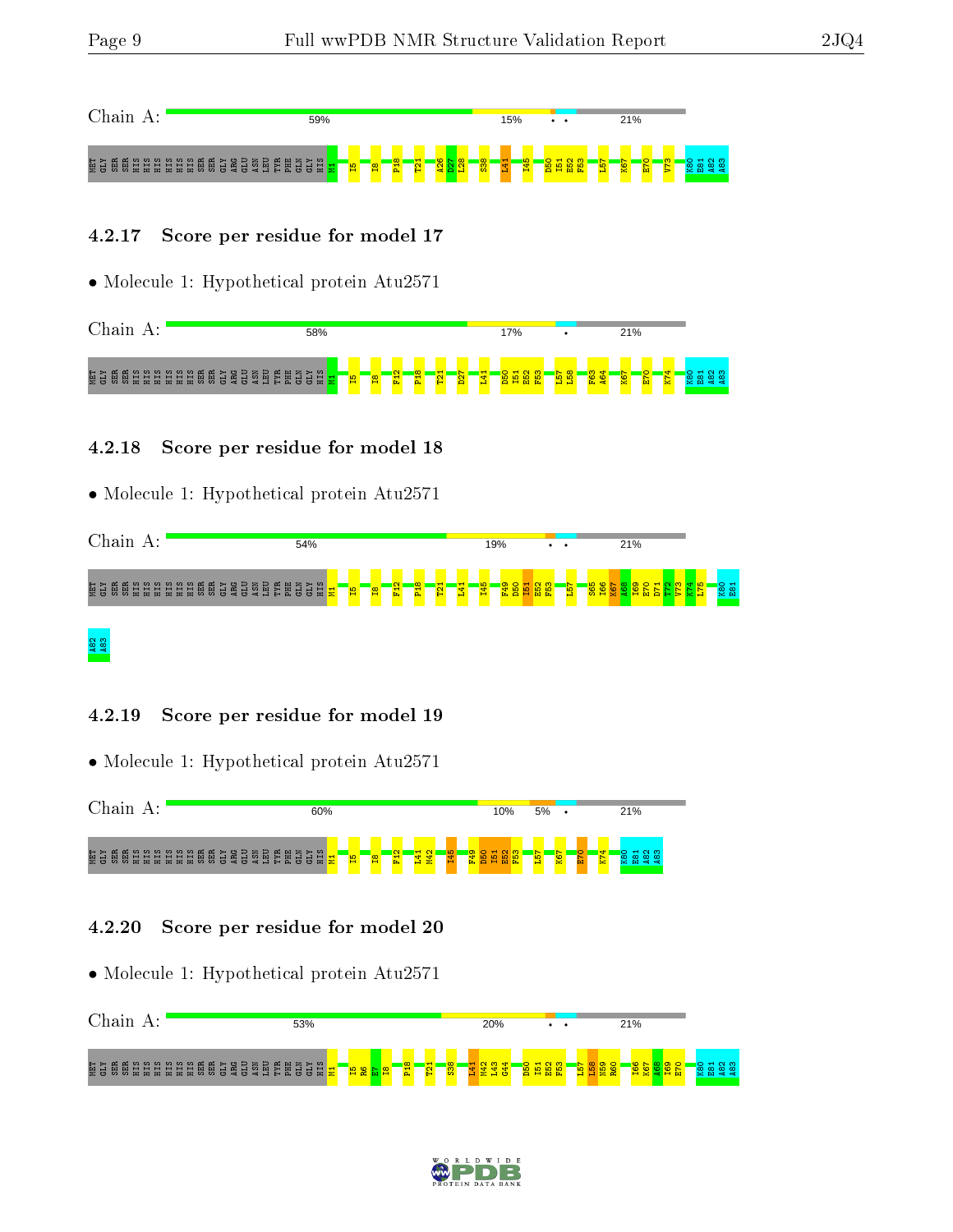# 5 Refinement protocol and experimental data overview  $\binom{1}{k}$

The models were refined using the following method: DGSA-distance geometry simulated annealing.

Of the 100 calculated structures, 20 were deposited, based on the following criterion: structures with the lowest energy.

The following table shows the software used for structure solution, optimisation and refinement.

| Software name   Classification |                    | <b>Version</b> |
|--------------------------------|--------------------|----------------|
| CYANA                          | structure solution |                |
| CNS                            | refinement         |                |

The following table shows chemical shift validation statistics as aggregates over all chemical shift files. Detailed validation can be found in section [7](#page-14-0) of this report.

| Chemical shift file(s)                       | input cs.cif |
|----------------------------------------------|--------------|
| Number of chemical shift lists               |              |
| Total number of shifts                       | 972          |
| Number of shifts mapped to atoms             | 972          |
| Number of unparsed shifts                    |              |
| Number of shifts with mapping errors         |              |
| Number of shifts with mapping warnings       |              |
| Assignment completeness (well-defined parts) |              |

No validations of the models with respect to experimental NMR restraints is performed at this time.

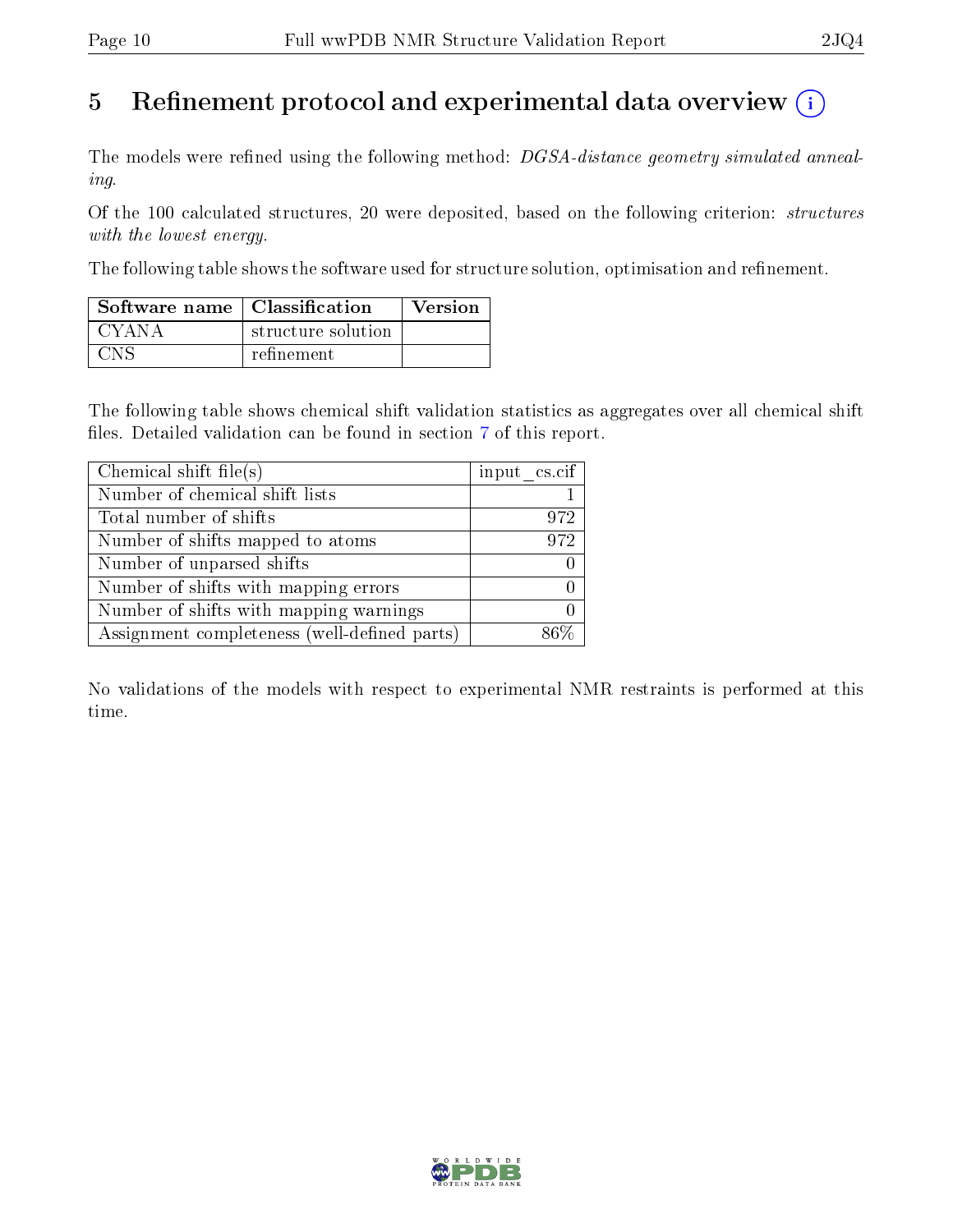# 6 Model quality  $(i)$

# 6.1 Standard geometry  $(i)$

There are no covalent bond-length or bond-angle outliers.

There are no bond-length outliers.

There are no bond-angle outliers.

There are no chirality outliers.

There are no planarity outliers.

# 6.2 Too-close contacts  $(i)$

In the following table, the Non-H and H(model) columns list the number of non-hydrogen atoms and hydrogen atoms in each chain respectively. The H(added) column lists the number of hydrogen atoms added and optimized by MolProbity. The Clashes column lists the number of clashes averaged over the ensemble.

| Mol |       | Chain   Non-H   H(model)   H(added)   Clashes |       |     |
|-----|-------|-----------------------------------------------|-------|-----|
|     | 603   | 608                                           |       |     |
|     | 12060 | -12160 -                                      | 19990 | 150 |

The all-atom clashscore is defined as the number of clashes found per 1000 atoms (including hydrogen atoms). The all-atom clashscore for this structure is 6.

|                   | Atom-2              |              |             | Models         |                |
|-------------------|---------------------|--------------|-------------|----------------|----------------|
| Atom-1            |                     | $Clash(\AA)$ | Distance(A) | Worst          | Total          |
| 1: A:53:PHE:HB3   | 1: A:57:LEU:HD11    | 0.67         | 1.67        | 18             | 15             |
| 1:A:2:ASN:HB3     | 1: A:70: GLU: HG2   | $0.61\,$     | 1.73        | 12             | 1              |
| 1: A: 5: ILE: O   | 1: A:8: ILE: HG22   | 0.57         | 1.99        | 12             | 20             |
| 1:A:61:LYS:HB2    | 1: A:61:LYS:HZ2     | 0.57         | 1.59        | 6              | 1              |
| 1: A:70: GLU:O    | 1: A:73: VAL:HG12   | 0.56         | 1.99        | 12             | 3              |
| 1: A:38: SER: HA  | 1: A: 41: LEU: HD23 | 0.56         | 1.76        | 20             | 9              |
| 1: A: 1: MET: SD  | 1: A: 1: MET: N     | 0.53         | 2.81        | 12             | 1              |
| 1:A:72:THR:O      | 1: A:75:LEU:HG      | 0.51         | 2.06        | 13             | $\overline{4}$ |
| 1:A:22:ILE:HD12   | 1: A:28:LEU:HG      | 0.51         | 1.83        | 12             | $\mathbf{1}$   |
| 1: A:1: MET:SD    | 1:A:49:PHE:CE1      | 0.50         | 3.04        | $\overline{5}$ | $\overline{2}$ |
| 1:A:18:PRO:O      | 1: A:21:THR:HG22    | 0.50         | 2.07        | 9              | 16             |
| 1: A:1: MET:SD    | 1:A:77:LEU:HD11     | 0.50         | 2.47        | $\overline{5}$ | $\mathbf{1}$   |
| 1: A:42: MET:SD   | 1:A:53:PHE:HD2      | 0.50         | 2.29        | 14             | 1              |
| 1: A: 61: LYS: NZ | 1:A:61:LYS:HB2      | 0.49         | 2.23        | 6              | $\overline{2}$ |

All unique clashes are listed below, sorted by their clash magnitude.

Continued on next page...

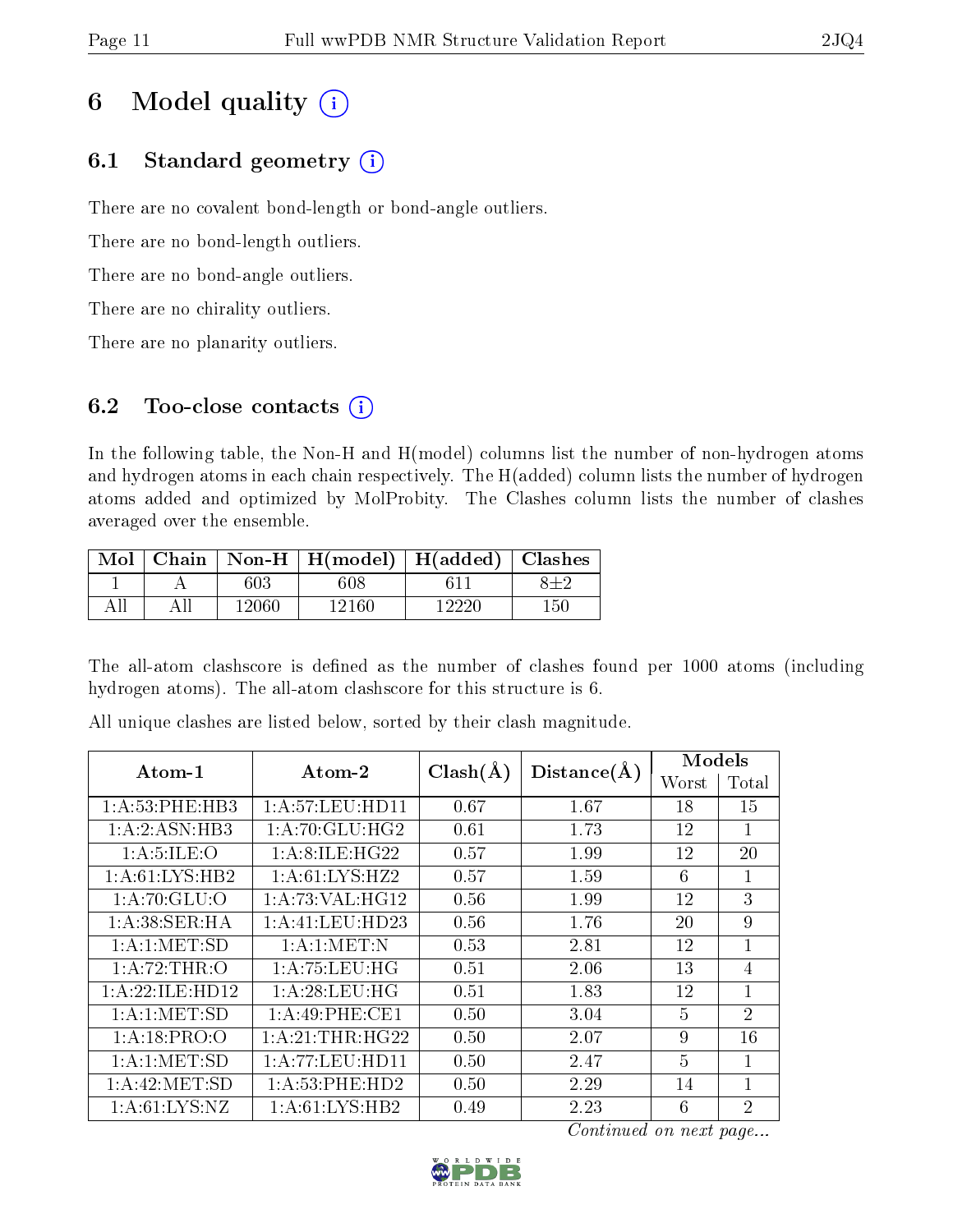| Continuum from proctions page |                    |              |             | Models           |                |
|-------------------------------|--------------------|--------------|-------------|------------------|----------------|
| Atom-1                        | Atom-2             | $Clash(\AA)$ | Distance(A) | Worst            | Total          |
| 1: A:39:VAL:O                 | 1: A:42: MET:HG2   | 0.49         | 2.08        | 10               | $\mathbf{1}$   |
| 1: A:42: MET:SD               | $1:$ A:58:LEU:HD21 | 0.49         | 2.48        | 20               | $\mathbf{1}$   |
| 1: A:42: MET:SD               | 1: A:58: LEU: HD22 | 0.49         | 2.48        | $6\phantom{.}$   | $\mathbf{1}$   |
| 1: A:60:ARG:HE                | 1: A:60:ARG:HA     | 0.48         | 1.68        | $\overline{5}$   | $\mathbf 1$    |
| 1:A:45:ILE:HG23               | 1:A:49:PHE:CE2     | 0.46         | 2.45        | 15               | 9              |
| 1: A:66:ILE: HA               | 1: A:69: ILE: HG22 | 0.46         | 1.87        | 15               | $\overline{6}$ |
| 1: A:70: GLU:O                | 1:A:74:LYS:HG3     | 0.46         | 2.11        | 19               | $\overline{4}$ |
| 1:A:27:ASP:HA                 | 1:A:64:ALA:O       | 0.45         | 2.11        | 17               | $\mathbf{1}$   |
| 1: A:1: MET:SD                | 1: A:73: VAL:HG13  | 0.45         | 2.51        | 18               | $\mathbf{1}$   |
| 1:A:71:ASP:HA                 | 1: A:74: LYS: NZ   | 0.45         | 2.27        | 12               | $\mathbf{1}$   |
| 1:A:43:LEU:HD12               | 1:A:44:GLY:N       | 0.45         | 2.26        | 20               | $\overline{1}$ |
| 1:A:22:ILE:HD12               | 1:A:28:LEU:HD22    | 0.44         | 1.90        | $\overline{4}$   | $\mathbf{1}$   |
| 1:A:8:ILE:HG12                | 1:A:12:PHE:HB2     | 0.44         | 1.90        | $\overline{5}$   | 6              |
| 1: A:42: MET:O                | 1:A:52:GLU:HB3     | 0.44         | 2.12        | 19               | $\mathbf{1}$   |
| 1: A:59: ASN:OD1              | 1: A:60: ARG: N    | 0.43         | 2.51        | 9                | 3              |
| 1: A:35: SER:O                | 1: A:39: VAL:HG23  | 0.43         | 2.13        | $8\,$            | $\mathbf{1}$   |
| 1: A:28:LEU:H                 | 1:A:28:LEU:HD22    | 0.43         | 1.73        | 14               | $\mathbf{1}$   |
| 1: A:1: MET:SD                | 1: A:49:PHE:CD1    | 0.43         | 3.12        | 19               | $\mathbf{1}$   |
| 1: A:58:LEU:HA                | 1: A:63:PHE:CE1    | 0.43         | 2.48        | 17               | $\overline{2}$ |
| 1:A:18:PRO:O                  | 1:A:21:THR:HB      | 0.43         | 2.13        | $\overline{2}$   | $\overline{2}$ |
| 1: A:25:GLU:HG2               | 1: A:67: LYS: HD2  | 0.42         | 1.90        | 12               | $\overline{2}$ |
| 1:A:2:ASN:OD1                 | 1: A:3: ALA: N     | 0.42         | 2.52        | 13               | $\mathbf{1}$   |
| 1:A:8:ILE:HD13                | 1:A:41:LEU:O       | 0.42         | 2.14        | 13               | $\overline{4}$ |
| 1:A:65:SER:HB3                | 1: A:67: LYS: HE3  | 0.42         | 1.91        | $6\phantom{.}6$  | 3              |
| 1:A:15:LEU:HD12               | 1:A:16:PRO:HD2     | 0.42         | 1.92        | $\boldsymbol{9}$ | $\overline{1}$ |
| 1: A:50: ASP:OD2              | 1: A:51: ILE: HG23 | 0.42         | 2.15        | 12               | $\mathbf{1}$   |
| 1: A:59: ASN:OD1              | 1: A:60: ARG: HG2  | 0.42         | 2.13        | $9\phantom{.0}$  | $\mathbf 1$    |
| 1:A:26:ALA:O                  | 1:A:28:LEU:HD22    | 0.42         | 2.15        | 16               | $\overline{1}$ |
| 1:A:71:ASP:HA                 | 1:A:74:LYS:HE3     | 0.42         | 1.91        | 11               | $\mathbf{1}$   |
| 1:A:71:ASP:O                  | 1: A:75:LEU:HG     | 0.42         | 2.15        | 18               | $\mathbf{1}$   |
| 1: A:42: MET:SD               | 1: A:58: LEU: HD13 | 0.41         | 2.55        | 11               | $\mathbf{1}$   |
| 1: A: 5: ILE: HD13            | 1: A: 53: PHE: HZ  | 0.41         | 1.75        | 16               | $\mathbf{1}$   |
| 1: A:1: MET:O                 | 1: A: 5: ILE: HG13 | 0.41         | 2.15        | 20               | $\overline{2}$ |
| 1: A:9: LEU: HA               | 1:A:13:GLY:HA3     | 0.41         | 1.92        | 11               | $\mathbf{1}$   |
| 1:A:24:ASP:HB2                | 1: A:66: ILE: HB   | 0.41         | 1.92        | $\overline{5}$   | $\mathbf{1}$   |
| 1: A:60:ARG:NE                | 1: A:60: ARG: HA   | 0.41         | 2.31        | 14               | $\mathbf{1}$   |
| 1: A:65: SER:HB3              | 1: A:67: LYS: HE2  | 0.41         | 1.92        | $\mathbf{1}$     | $\mathbf{1}$   |
| 1:A:50:ASP:OD1                | 1: A:51: ILE: HG23 | 0.40         | 2.16        | 19               | $\mathbf{1}$   |
| 1: A:51: ILE:H                | 1:A:51:ILE:HD13    | 0.40         | 1.76        | 18               | $\overline{2}$ |
| 1: A:51: ILE: HD13            | 1: A:51: ILE:H     | 0.40         | 1.77        | 19               | $\mathbf{1}$   |

Continued from previous page.

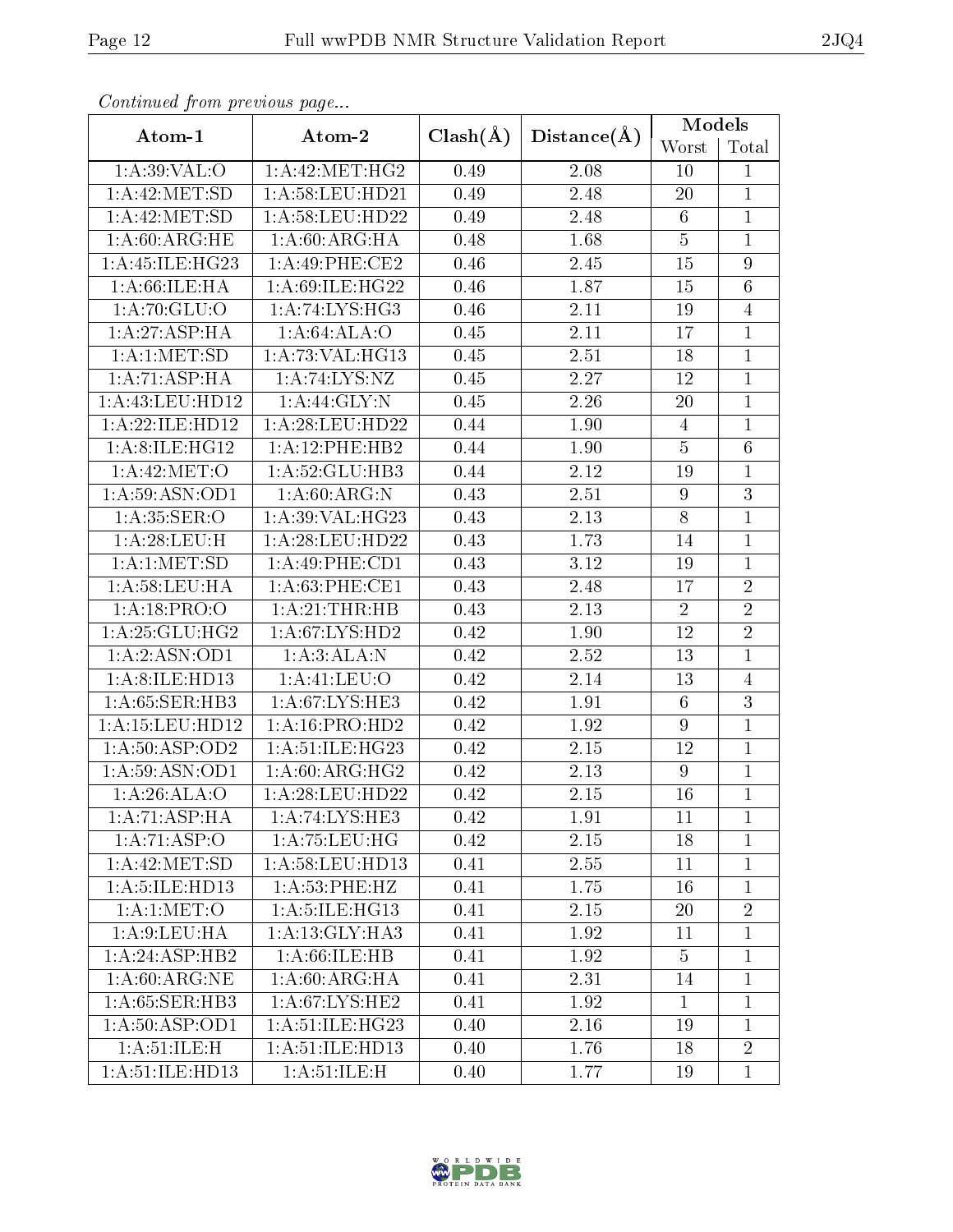# 6.3 Torsion angles (i)

### 6.3.1 Protein backbone  $(i)$

In the following table, the Percentiles column shows the percent Ramachandran outliers of the chain as a percentile score with respect to all PDB entries followed by that with respect to all NMR entries. The Analysed column shows the number of residues for which the backbone conformation was analysed and the total number of residues.

| Mol | Chain | Analysed             | Favoured           | Allowed                     | <b>Outliers</b>  | Percentiles |
|-----|-------|----------------------|--------------------|-----------------------------|------------------|-------------|
|     |       | 78/105(74%)          | $72\pm2(92\pm2\%)$ | $\frac{5 \pm 2}{7 \pm 2\%}$ | $1\pm0(1\pm0\%)$ | 59          |
| All | All   | $1560/2100$ $(74\%)$ | 1435 (92%)         | 102(7%)                     | $23(1\%)$        | 59          |

All 3 unique Ramachandran outliers are listed below. They are sorted by the frequency of occurrence in the ensemble.

|  |    |      | Mol   Chain   Res   Type   Models (Total) |
|--|----|------|-------------------------------------------|
|  |    | \ SP |                                           |
|  | 58 | LEU  |                                           |
|  | 59 |      |                                           |

### 6.3.2 Protein sidechains  $\hat{1}$

In the following table, the Percentiles column shows the percent sidechain outliers of the chain as a percentile score with respect to all PDB entries followed by that with respect to all NMR entries. The Analysed column shows the number of residues for which the sidechain conformation was analysed and the total number of residues.

| Mol | Chain | Analysed       | Rotameric                                        | Outliers | Percentiles          |
|-----|-------|----------------|--------------------------------------------------|----------|----------------------|
|     |       | $65/86$ (76\%) | $59\pm1$ (91 $\pm2\%$ )   6 $\pm1$ (9 $\pm2\%$ ) |          | $13^{\degree}$<br>59 |
| All |       | 1300/1720(76%) | 1180 $(91\%)$                                    | 120 (9%) | 13<br>59             |

All 17 unique residues with a non-rotameric sidechain are listed below. They are sorted by the frequency of occurrence in the ensemble.

| Mol | Chain | Res | <b>Type</b> | Models (Total) |
|-----|-------|-----|-------------|----------------|
|     |       | 52  | <b>GLU</b>  | 20             |
|     |       | 51  | ILE         | 20             |
|     |       | 67  | <b>LYS</b>  | 20             |
|     |       | 41  | LEU         | 17             |
|     |       | 70  | <b>GLU</b>  | 14             |
|     |       | 45  | <b>ILE</b>  | 12             |
|     |       | 60  | ${\rm ARG}$ | 2              |

Continued on next page...

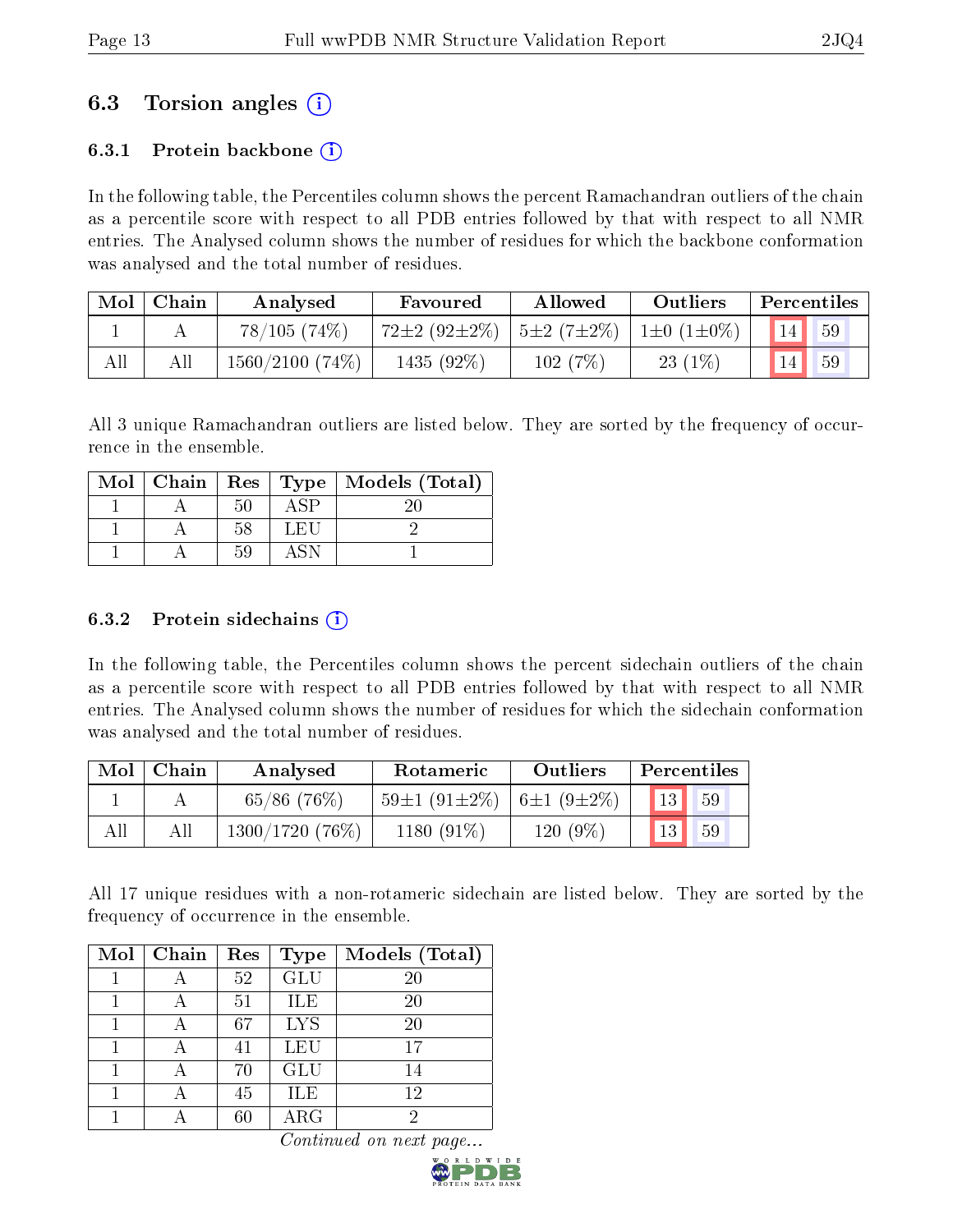| Mol | Chain | Res | <b>Type</b> | Models (Total) |
|-----|-------|-----|-------------|----------------|
|     | А     | 6   | $\rm{ARG}$  | $\overline{2}$ |
|     | А     | 11  | <b>LYS</b>  | $\overline{2}$ |
| 1   |       | 59  | <b>ASN</b>  | $\overline{2}$ |
| 1   | А     | 61  | <b>LYS</b>  | $\overline{2}$ |
|     | А     | 58  | LEU         | $\overline{2}$ |
| 1   | А     | 14  | <b>GLN</b>  |                |
| 1   | А     | 40  | <b>GLN</b>  | 1              |
| 1   | А     | 43  | <b>LEU</b>  |                |
|     |       | 74  | <b>LYS</b>  | 1              |
|     |       | 29  |             |                |

Continued from previous page...

### 6.3.3 RNA [O](https://www.wwpdb.org/validation/2017/NMRValidationReportHelp#rna)i

There are no RNA molecules in this entry.

### 6.4 Non-standard residues in protein, DNA, RNA chains (i)

There are no non-standard protein/DNA/RNA residues in this entry.

### 6.5 Carbohydrates  $(i)$

There are no carbohydrates in this entry.

### 6.6 Ligand geometry  $(i)$

There are no ligands in this entry.

### 6.7 [O](https://www.wwpdb.org/validation/2017/NMRValidationReportHelp#nonstandard_residues_and_ligands)ther polymers  $(i)$

There are no such molecules in this entry.

### 6.8 Polymer linkage issues  $(i)$

There are no chain breaks in this entry.

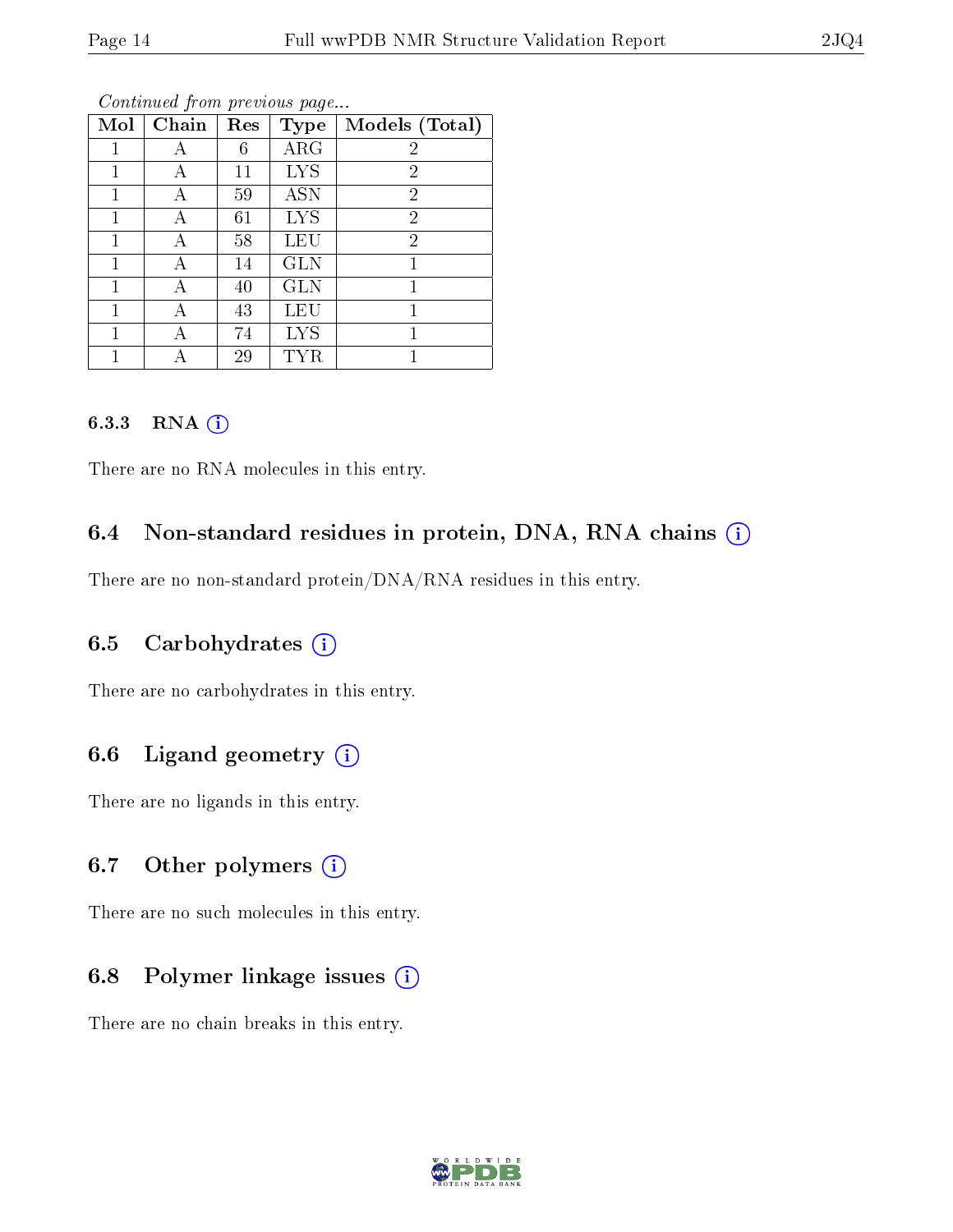# <span id="page-14-0"></span>7 Chemical shift validation  $\left( \begin{array}{c} \overline{1} \end{array} \right)$

The completeness of assignment taking into account all chemical shift lists is 86% for the welldefined parts and  $86\%$  for the entire structure.

# 7.1 Chemical shift list 1

File name: input\_cs.cif

Chemical shift list name: assigned chem shift list 1

### 7.1.1 Bookkeeping (i)

The following table shows the results of parsing the chemical shift list and reports the number of nuclei with statistically unusual chemical shifts.

| Total number of shifts                  | 972 |
|-----------------------------------------|-----|
| Number of shifts mapped to atoms        | 972 |
| Number of unparsed shifts               |     |
| Number of shifts with mapping errors    |     |
| Number of shifts with mapping warnings  |     |
| Number of shift outliers (ShiftChecker) |     |

### 7.1.2 Chemical shift referencing  $(i)$

The following table shows the suggested chemical shift referencing corrections.

| <b>Nucleus</b>     |     | $\#$ values   Correction $\pm$ precision, ppm | Suggested action          |
|--------------------|-----|-----------------------------------------------|---------------------------|
| $^{13}C_{\alpha}$  |     | $-0.36 \pm 0.18$                              | None needed $(0.5 ppm)$   |
| ${}^{13}C_{\beta}$ | 76  | $0.09 \pm 0.17$                               | None needed $(< 0.5$ ppm) |
| $13\text{C}$       | 75. | $-0.10 \pm 0.25$                              | None needed $(< 0.5$ ppm) |
| $15\,\mathrm{N}$   | 73. | $0.04 \pm 0.53$                               | None needed $(< 0.5$ ppm) |

### 7.1.3 Completeness of resonance assignments  $(i)$

The following table shows the completeness of the chemical shift assignments for the well-defined regions of the structure. The overall completeness is 86%, i.e. 802 atoms were assigned a chemical shift out of a possible 933. 12 out of 13 assigned methyl groups (LEU and VAL) were assigned stereospecifically.

| Total | $1\mathbf{H}$                                                          | $13\Omega$ | 15 <sub>N</sub> |
|-------|------------------------------------------------------------------------|------------|-----------------|
|       | Backbone   364/389 (94%)   146/155 (94%)   149/158 (94%)   69/76 (91%) |            |                 |
|       | Sidechain   412/491 (84%)   250/283 (88%)   158/193 (82%)   4/15 (27%) |            |                 |

Continued on next page...